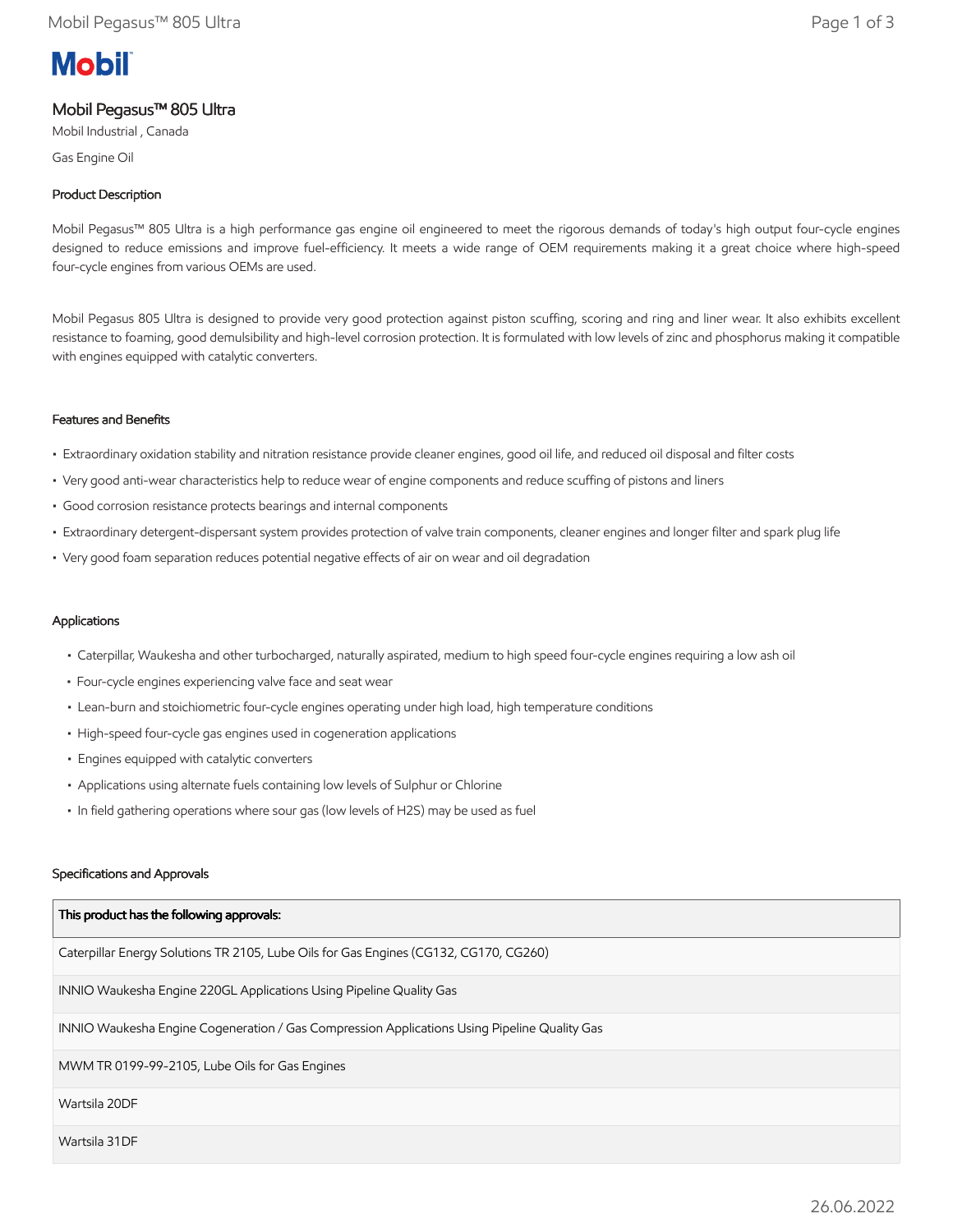| This product has the following approvals: |
|-------------------------------------------|
| Wartsila 31SG                             |
| Wartsila 32DF                             |
| Wartsila 34DF                             |
| Wartsila 34SG                             |
| Wartsila 46DF                             |
| Wartsila 50DF                             |
| Wartsila 50SG                             |

This product is recommended for use in applications requiring:

API CF

#### This product meets or exceeds the requirements of:

**Caterpillar** 

#### Properties and Specifications

| Property                                               |               |
|--------------------------------------------------------|---------------|
| Grade                                                  | <b>SAE 40</b> |
| Viscosity Index, ASTM D2270                            | 104           |
| Kinematic Viscosity @ 100 C, mm2/s, ASTM D445          | 13.8          |
| Pour Point, °C, ASTM D97                               | $-21$         |
| Flash Point, Cleveland Open Cup, °C, ASTM D92          | 279           |
| Density @ 15 C, kg/l, ASTM D4052                       | 0.885         |
| Ash, Sulfated, mass%, ASTM D874                        | 0.5           |
| Kinematic Viscosity @ 40 C, mm2/s, ASTM D445           | 129           |
| Base Number - Xylene/Acetic Acid, mg KOH/g, ASTM D2896 | 5.4           |

(\*) use of other ASTM approved solvents may yield different results.

#### Health and safety

Health and Safety recommendations for this product can be found on the Material Safety Data Sheet (MSDS) @ [http://www.msds.exxonmobil.com/psims](http://www.msds.exxonmobil.com/psims/psims.aspx) /psims.aspx

All trademarks used herein are trademarks or registered trademarks of Exxon Mobil Corporation or one of its subsidiaries unless indicated otherwise.

```
06-2021
Imperial Oil
```